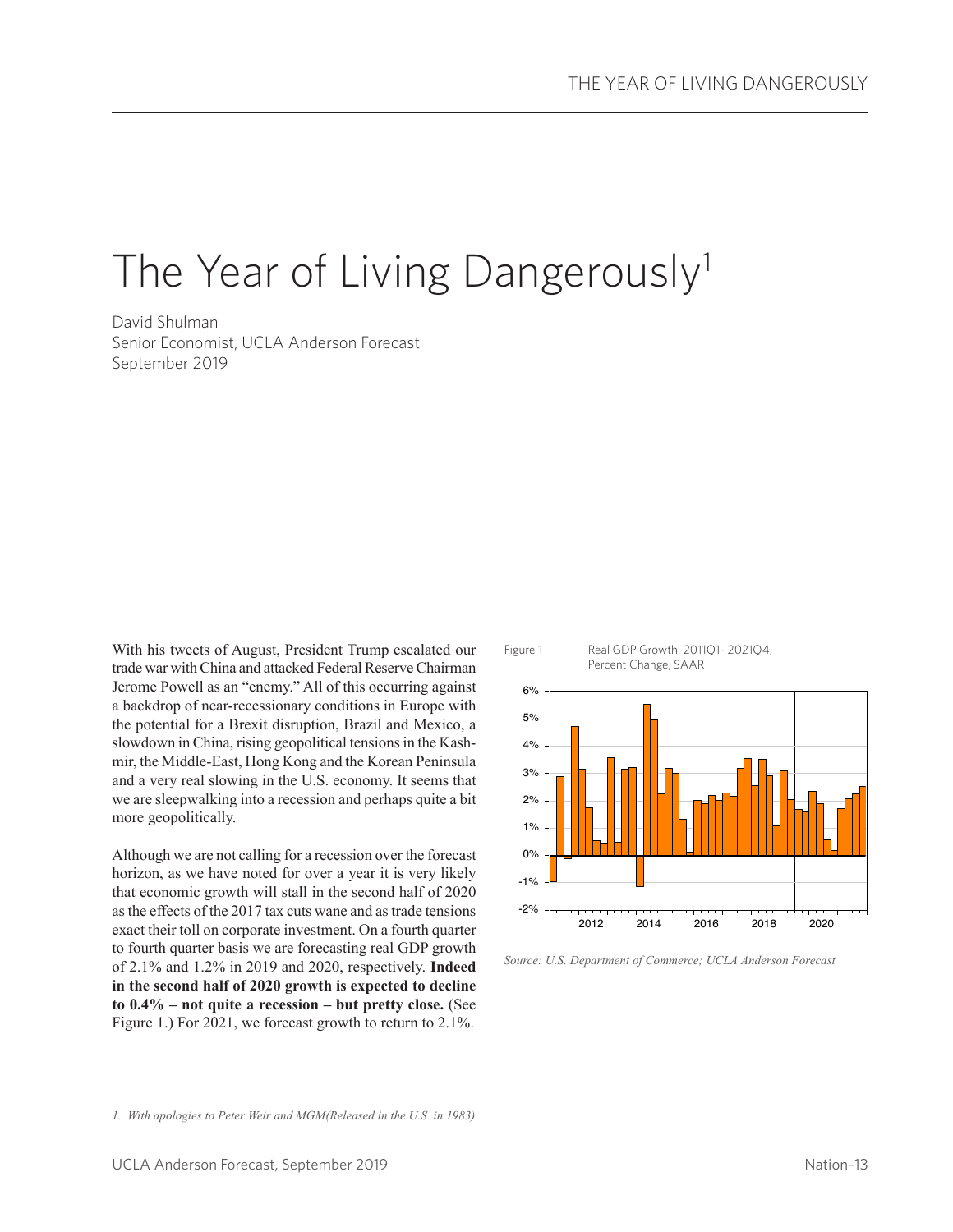### What Are We Worried About?

We are worried about the following:

- The escalating trade war with China.
- The weakening of business investment in equipment and structures.
- The negatively sloped yield curve.
- The slowdown in employment growth.
- The inability of housing activity to launch.
- The stagnant stock market.

We will discuss each of these factors in turn.

#### Trade Shock

At the recent Federal Reserve conference in Jackson Hole, Wyoming, Fed Chairman Jerome Powell noted:

 *"Moreover, while monetary policy is a powerful tool that works to support consumer spending, business investment, and public confidence, it cannot provide a settled rulebook for international trade." (Emphasis added)*

The reason why there is no rulebook is that we haven't experienced a trade shock since the imposition of the Smoot-Hawley tariffs of 1930. We know how that turned out. Just after Powell made those remarks, President Trump weighed in with a substantial increase in the planned tariffs on Chinese goods (Increased to 10% and 25%, valued at about \$80 billion/year) that are scheduled to go into effect on September 1st and December 15th. As we have argued for two years, tariffs are analogous to putting grains of sands into the gears of commerce which work to reduce output and increase prices. **Indeed a recent Fed study noted that trade uncertainty lowered real GDP growth about 1% in 2019 and projected another equivalent drop in 2020**. 2 And make no mistake, American businesses and consumers will bear the brunt of the tariffs. And despite all of the Administration's heightened rhetoric, the real trade deficit will continue to rise as it approaches one trillion dollars this year. (See Figure 2)



Figure 2 Real Net Exports, 2011Q1 -2021Q4,

*Source: U.S. Department of Commerce; UCLA Anderson Forecast*

Further, the introduction of President Trump's tariffs has greatly increased the uncertainty about the durability of existing supply chains thereby dampening business investment, more on that below. The Trump uncertainty is having pretty much the same effect as the uncertainties introduced by President Obama earlier in the decade with a multitude of regulatory changes coming from the Environmental Protection Administration, the Department of Labor and the Department of Energy.3

# Weaker Business Investment in Equipment and Structures

In response to the rise uncertainty, the growth in business investment in equipment has stalled. After increasing at a solid 6.8% in 2018, real investment in equipment is forecast to grow at somewhat less than 2% from 2019-2021 and there will be several negative quarters along the way. (See Figure 3) The 11% increase in the first quarter of 2020 is based on our assumption that Boeing will resume shipments of the now-grounded 737-MAX in that quarter. Concomitantly real business investment in structures is already in decline at a 3% annual rate and that trend is forecast to continue through 2021. (See Figure 4) Much of the decline is due to weakness in energy-related investment especially related to oil and gas development in response to a 25% decline in oil prices.

*<sup>2.</sup> See Caldera, Dario et.al, "Does Trade Policy Uncertainty Affect Global Economic Activity?" Board of Governors of the Federal Reserve System, Sept 4, 2019.*

*<sup>3.</sup> See Shulman, David, "The Uncertain Economy," UCLA Anderson Forecast, September 2010*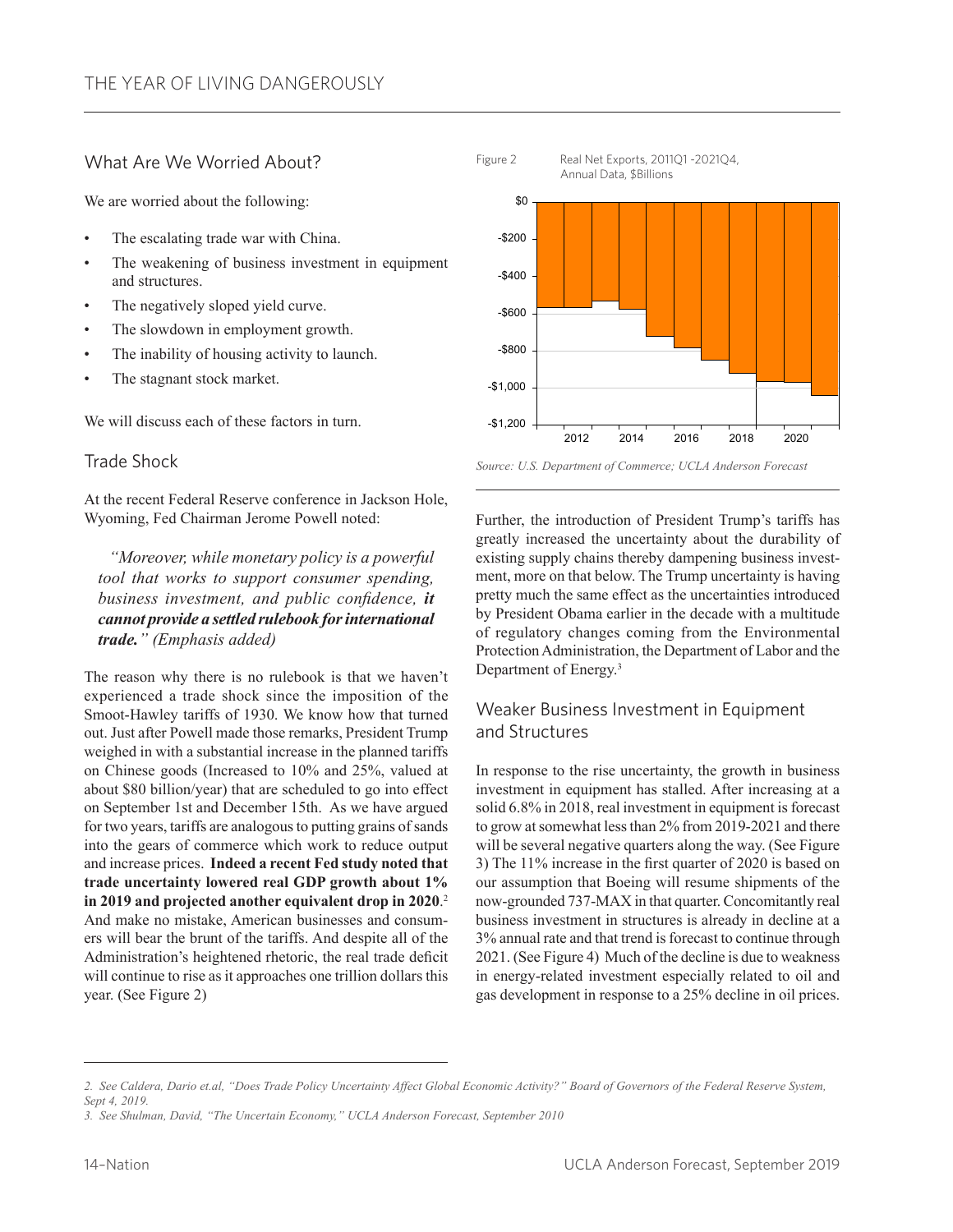

*Source: U.S. Department of Commerce; UCLA Anderson Forecast*



Figure 4 Real Business Investment in Structures, 2011Q1-2021Q4F, Quarterly Data, Percent Change, SAAR



*Source: U.S. Department of Commerce; UCLA Anderson Forecast*

#### The Negatively Sloped Yield Curve

One of the most widely used and accurate signals of an oncoming recession is a negatively sloped yield curve where the return on short-term money is higher than the return on longer-term money. Not only is a negatively sloped yield curve a signal of an oncoming recession, it is also a cause because it eliminates the maturity transformation arbitrage profits of the financial system thereby reducing the willingness to lend. The indicator that the Fed uses is the difference between the yield on 3-Month U.S. Treasury Bills versus the yield on 10-Year U.S. Treasury Bonds. (See Figure 5) Yes folks, we have been there since May. (See Figure 5). Aficionados on Wall Street prefer to use the difference between the 2-Year U.S Treasury Note versus the 10-Year U.S. Treasury Bond. That too turned negative in August.

Although we have great respect for the signal coming from the bond market, we believe that the negatively sloped yield curve this time may sending us a false positive signal. Why? In the past when the yield curve was negatively sloped, there was over-building in the housing market. This cycle, if anything, there has been **under**-building. As a result, this time, we might just skate by and avoid a recession.



Figure 5 Slope of the Yield Curve, 10-Year U.S. Treasuries minus Three Month Treasury Bills, Apr 1982 – Aug 2019, Daily Data, Percent

*Source: Federal Reserve Board via FRED*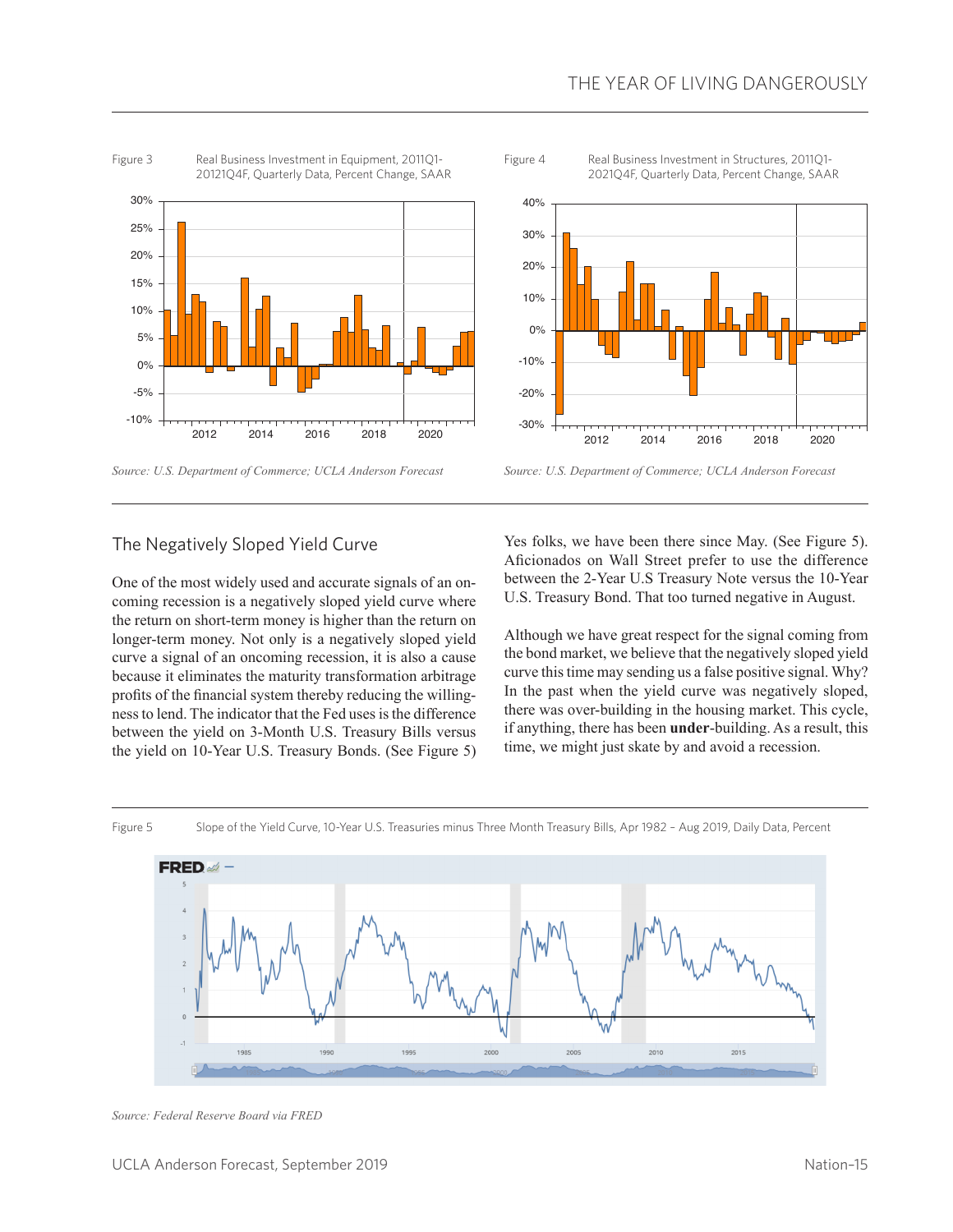Another cause of the negatively slope yield curve is the pressure coming from the global bond market. **As of late-August there were about \$17 trillion of negative yielding sovereign debt concentrated in Europe and Japan.** (See Figure 6) With limited growth prospects, low inflation and aggressive buying from the European Central Bank, European investors have little choice than to pay sovereigns a storage fee for their money. After all, it is hard to store a trillion euros under the mattress. As a result of the gravity coming from Europe the 10- Year U.S. Treasury yield has collapsed to 1.5%, about half of what it was last fall.

| Figure 6             |  | Selected Sovereign Yields, 30Aug19, Percent |         |  |
|----------------------|--|---------------------------------------------|---------|--|
| Country              |  | 2-Year                                      | 10-Year |  |
| <b>United States</b> |  | 1.990                                       | 1.50    |  |
| France               |  | $-0.850$                                    | $-0.40$ |  |
| Germany              |  | $-0.900$                                    | $-0.71$ |  |
| Italy                |  | $-0.170$                                    | 1.03    |  |
| Japan                |  | $-0.310$                                    | - 0.28  |  |
| UK                   |  | 0.400                                       | 0.49    |  |
| Source: CNBC         |  |                                             |         |  |

Because the Fed is very knowledgeable about the yield curve and the contractionary forces coming from the trade war and European weakness, we believe that Fed has entered a significant easing cycle. Where the Fed Funds rate peaked at 2.625% last December, we now believe that the rate will be 1.625% by this December and a very low 1.125% by December 2020. The drop in the Fed Funds rate in 2020 will be the result of the economic weakness we forecast for later that year. (See Figure 7) Of course, by then the yield curve will be positively sloped.

The Fed will be able to be aggressive in lowering rates because, although running somewhat above their target, overall



*Source: Federal Reserve Board and UCLA Anderson Forecast*

Figure 8 Consumer Price Index vs. Core CPI,



*Source: U.S. Bureau of Labor Statistics and UCLA Anderson Forecast*

inflation will remain benign. (See Figure 8) However, we would point out that the imposition of tariffs means that there is upside risk to our 2%+ inflation forecast.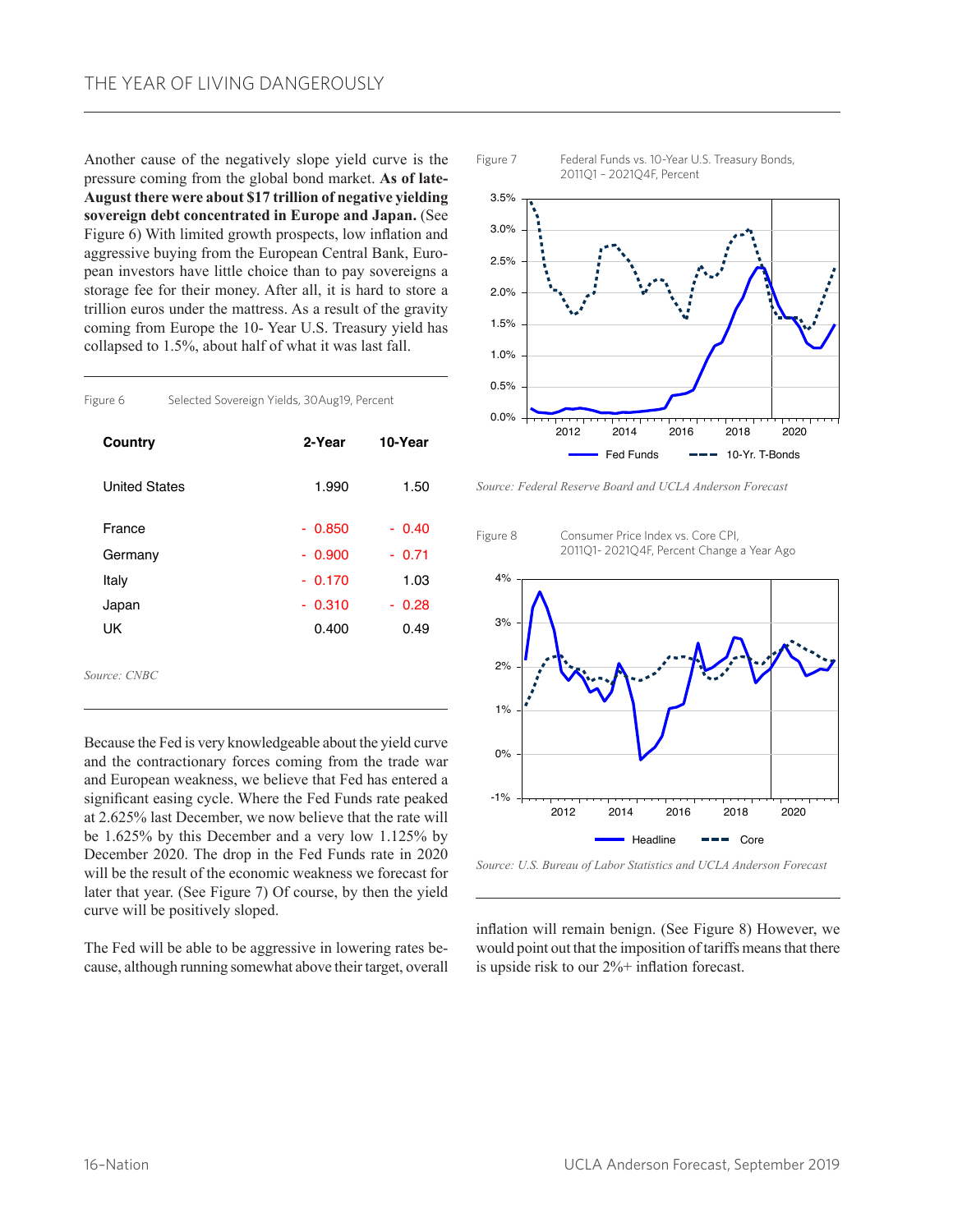## Employment Growth Softening

**In August, the Bureau of Labor Statistics announced that the estimate for March 2019 payroll employment was overstated by 500,000 jobs.** We will not know how this preliminary estimate will translate in actual monthly job growth until we get the January 2020 data, but as a first approximation, recent employment growth has been overstated by about 40,000 jobs a month. Our forecast for job growth is based on current data and therefore it should be viewed as high. Nevertheless, instead the recent normal of job gains of 200,000 a month, we envision job growth in 2020 to be a



*Source: U.S. Bureau of Labor Statistics and UCLA Anderson Forecast*



*Source: U.S. Bureau of Labor Statistics and UCLA Anderson Forecast*

tepid 70,000 a month. (See Figure 9) This eventuality will be a shock to those businesses that have relied on the recent history of job growth. We would also note that our forecast includes the temporary government hiring associated with the census, especially in the second quarter of 2020. Given our GDP forecast, the unemployment rate will remain stable at around 3.6% through early 2020 and then rise to about 4% at the end of that year. (See Figure 10)

#### Housing Activity Remains Sluggish

As we have noted ad nauseam, post the Great Recession housing activity has failed to recover to what historically has been a normalized level of housing starts of 1.4 million – 1.5 million units. Activity has stalled out in the  $1.2$  million  $-1.3$ million range and we forecast that it will remain sluggish throughout the forecast horizon. Specifically, we are forecasting 1.25 million units for 2019 and for starts to average around 1.2 million units in 2020 and 2021. (See Figure 11) **This sluggishness is especially noteworthy in light of the fact that mortgage interest rates have declined from 5% in late 2018 to around 3.75% today.** What this means is that unlike 2007 housing activity is really not in position to trigger a recession this time around.



*Source: U.S. Bureau of the Census and UCLA Anderson Forecast*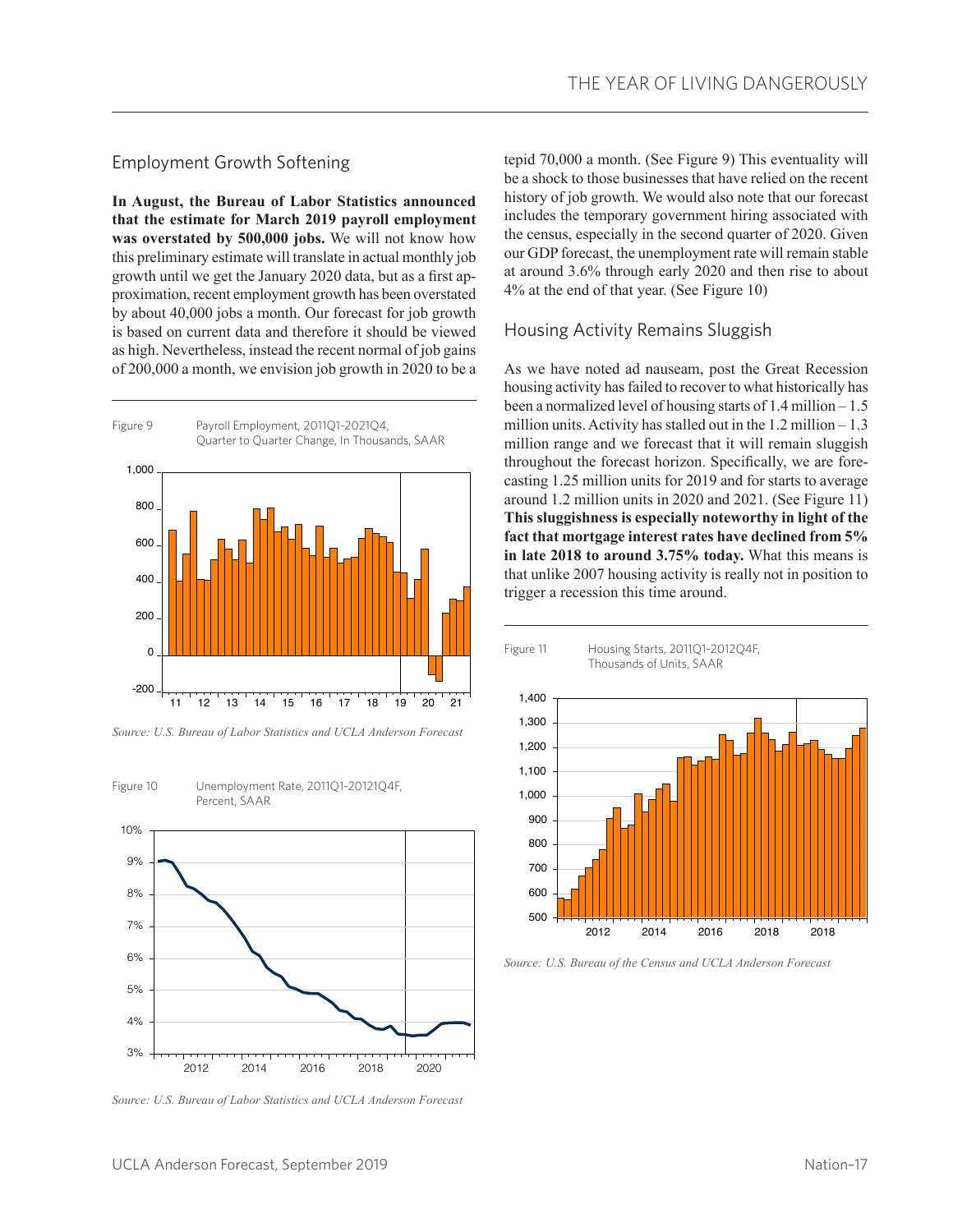# Stock Market Has Gone Nowhere Since January 2018

Although the S&P 500 stock index remains very close to its all-time high, as a practical matter stock prices haven't gone anywhere since January 2018. (See Figure 12) We would note that in January 2018 the Trump Administration got very serious about imposing tariffs and in March 2018 the first round of tariffs on steel and aluminum were put in place. As a result the wealth effect associated with rising stock prices is waning.

What seems to be OK?

Although there is much to be worried about, consumption, which accounts for about two-thirds of GDP is chugging along, federal spending is advancing smartly in response to the recent budget deal and businesses continue to invest in intellectual property at a heady pace. Spurred on by low unemployment and higher wage income, real consumer spending growth remains solid with gains of 2.5% this year and 2.1% in in 2020 and 2021, albeit with 1% growth in the second half of 2020. (See Figures 13 and 14) To be



Figure 12 S&P 500 Stock Index, 1Sep2017 – 30Aug2019

*Source: Standard and Poor's via BigCharts.com*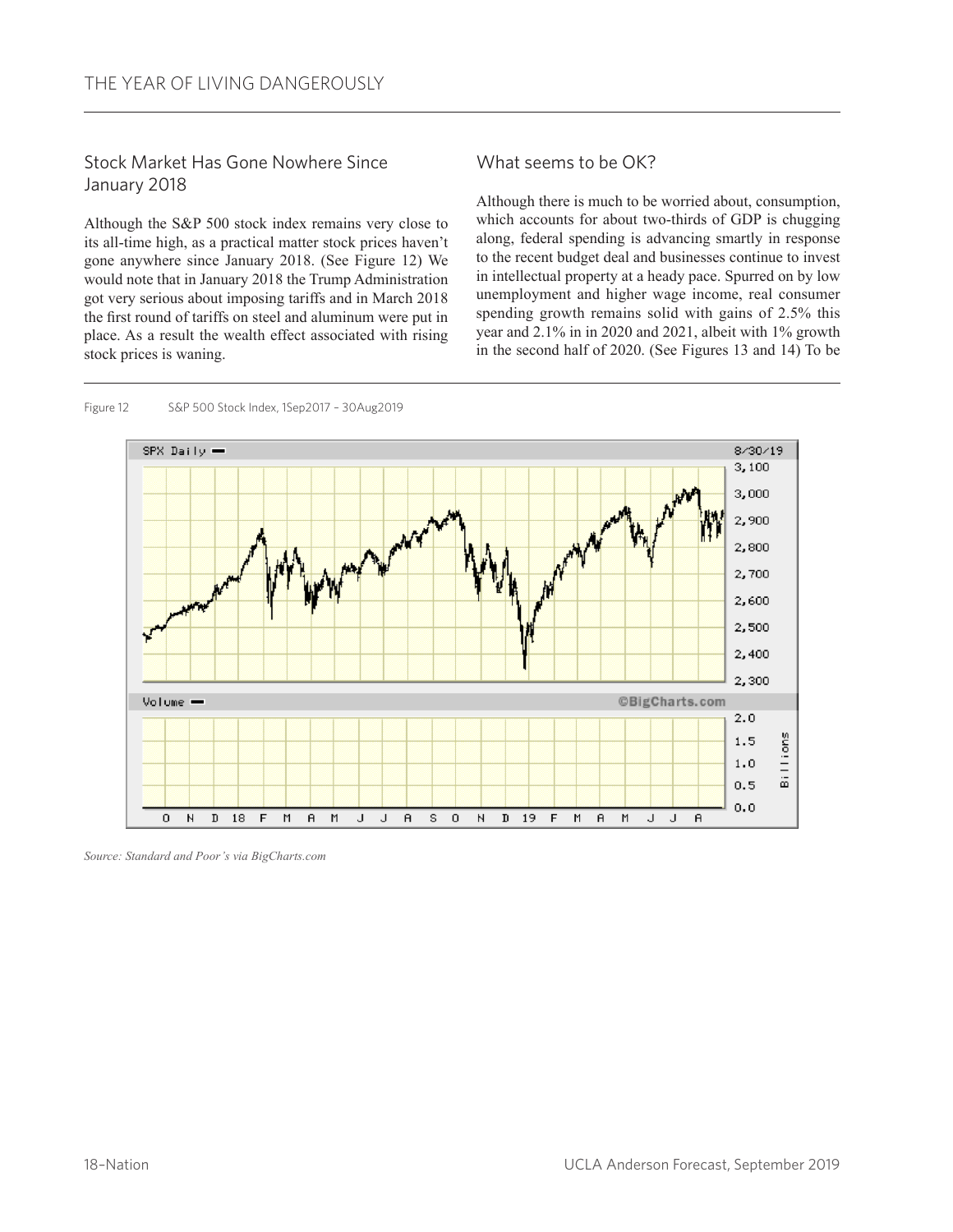

*Source: U.S. Bureau of Labor Statistics and UCLA Anderson Forecast*



Annual Data, Percent Change 0% 1% 2% 3% 4%

Figure 15 Real Federal Purchases, 2011 – 2021F,

*Source: Office of Management and Budget, UCLA Anderson Forecast*

2012 2014 2016 2018 2020

 $-1%$ 



sure, the pace is off from the 3% recorded in 2018, but still quite respectable for this stage of the business cycle. As a result, if you are going to tell a story about a recession in 2020 you would have to have consumer spending far weaker than we now have it.

Unlike earlier in the decade federal spending is now increasing at a 3% annual rate. (See Figure 15) As a result of the recently approved budget deal that increases both defense and domestic purchases, the 3% growth rate established in 2018 will continue this year and into 2020 before stalling out in 2021. However, we might be low for 2021 as a new Congress might aggressively respond to the weakness we expect to occur in late 2020.

The flipside of higher government spending will be the prospect of trillion dollar deficits thorough 2021 and beyond. (See Figure 16) Although both the administration and the Congress do not appear to be interested in the deficit today, the day will come when the deficit is interested in them.

The one bright spot in business investment is the continuing growth in spending on intellectual property. That category includes, among other things, computer software, research and development expenditures and filmed entertainment. Unlike equipment and structures this sector is being driven by technological imperatives that extend well beyond the business cycle. Despite the slowdown, we are forecasting that real intellectual property spending will continue to grow